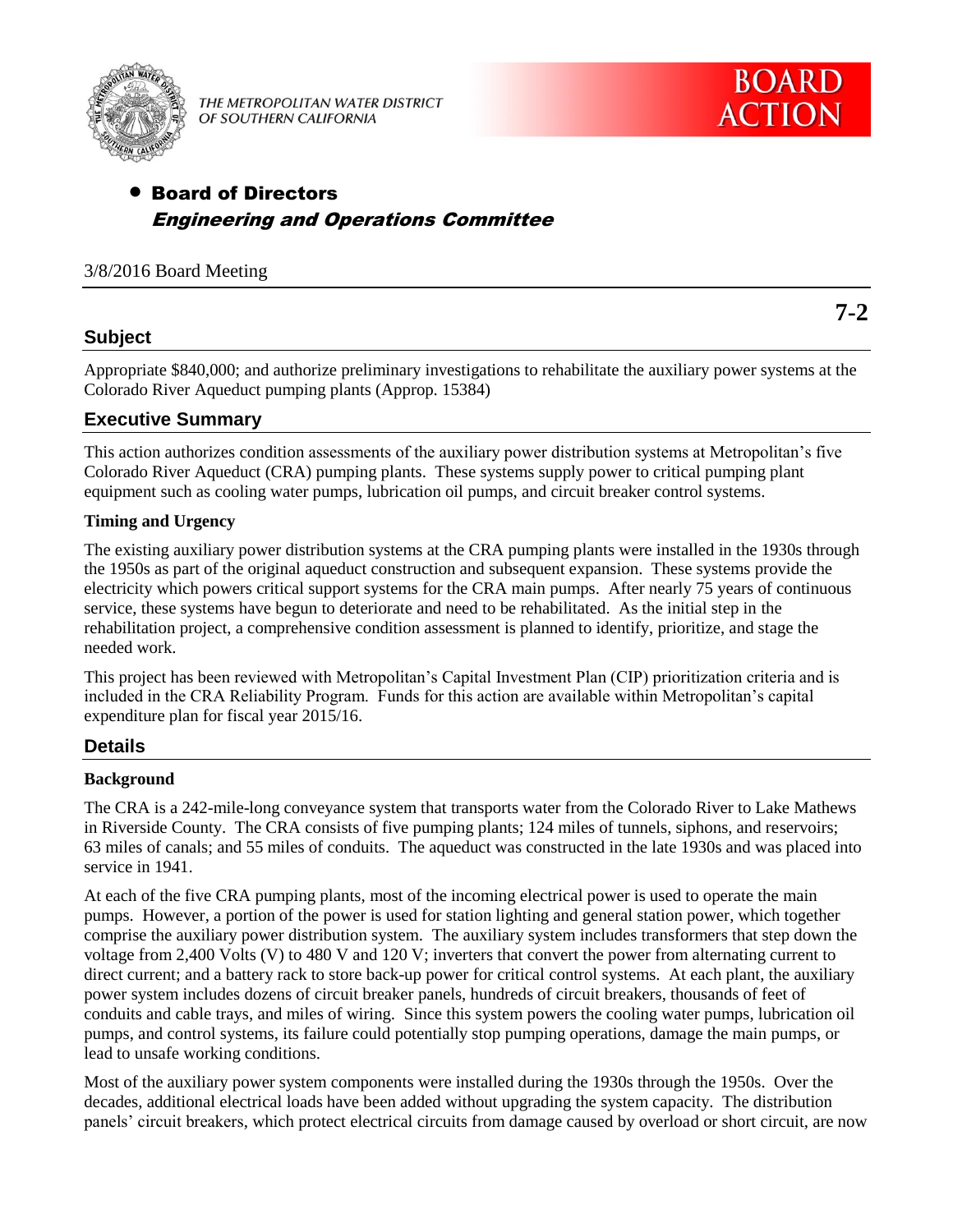obsolete. Spare parts are no longer available, and the power and control cables have exceeded their expected service life. Most of the distribution panels are at full capacity, leaving no room for the needed addition of lighting, monitoring devices, and other modern equipment. In some cases, the cables which provide power to the distribution panels are undersized and need to be upgraded to meet current National Electrical Code (NEC) standards.

While the auxiliary power systems at each pumping plant serve a similar purpose, each configuration is different and the actual electrical loads are different, requiring a detailed assessment of each plant. For example, the cooling water pump loads vary at each plant due to the differing sizes of the main pumps. In addition, new electrical loads have been added over time at each plant according to each location's particular needs. Under the planned rehabilitation project, staff will seek to standardize new electrical equipment such as circuit breakers and panels wherever practical.

A comprehensive condition assessment is needed to determine the required size and rating of panels, breakers, and conductors based on current codes and industry standards, and to identify and evaluate options for rehabilitation of the auxiliary power systems. The rehabilitation work will be staged in order to maintain reliable water deliveries through the CRA. Staff will return to the Board at a later date for authorization to design the needed repairs.

### **CRA Pumping Plant Auxiliary Power Systems – Preliminary Investigations (\$840,000)**

The planned scope of the assessments of the auxiliary power systems consists of determining current electrical loads and estimating future loads; conducting detailed field inspections of the entire power distribution system including all panels and sub-panels, along with tracing of wiring and conduits between panels; evaluating the condition of cable trays and conduits; evaluating wiring for hazardous materials; reviewing existing drawings and documentation; and evaluating compliance with current NEC standards. It is estimated that up to 1,250 circuits will need to be traced and evaluated. The results of this assessment will include updated record drawings for each pumping plant, a comprehensive assessment report, an initial staging plan for the needed upgrades, and a construction cost estimate.

This action appropriates \$840,000, and authorizes preliminary investigations of the auxiliary power systems at all five CRA pumping plants. The requested funds include \$569,000 for site investigations, data gathering, and hazardous material testing; \$163,000 for load flow analyses, detailed evaluations, and cost estimates; and \$108,000 for shutdown planning and project management. All work will be performed by Metropolitan staff.

This project is included within capital Appropriation No. 15384, the CRA Electrical Reliability appropriation, which was initiated in fiscal year 2001/02. With this action, the total funding for Appropriation No. 15384 will increase from \$22,725,000 to \$23,565,000.

This project has been evaluated and recommended by Metropolitan's CIP Evaluation Team, and funds are available within the fiscal year 2015/16 capital expenditure plan. See **Attachment 1** for the Financial Statement and **Attachment 2** for the Location Map.

### *Project Milestone*

July 2017 – Completion of assessment of the CRA pumping plant auxiliary power systems

## **Policy**

Metropolitan Water District Administrative Code 5108: Appropriations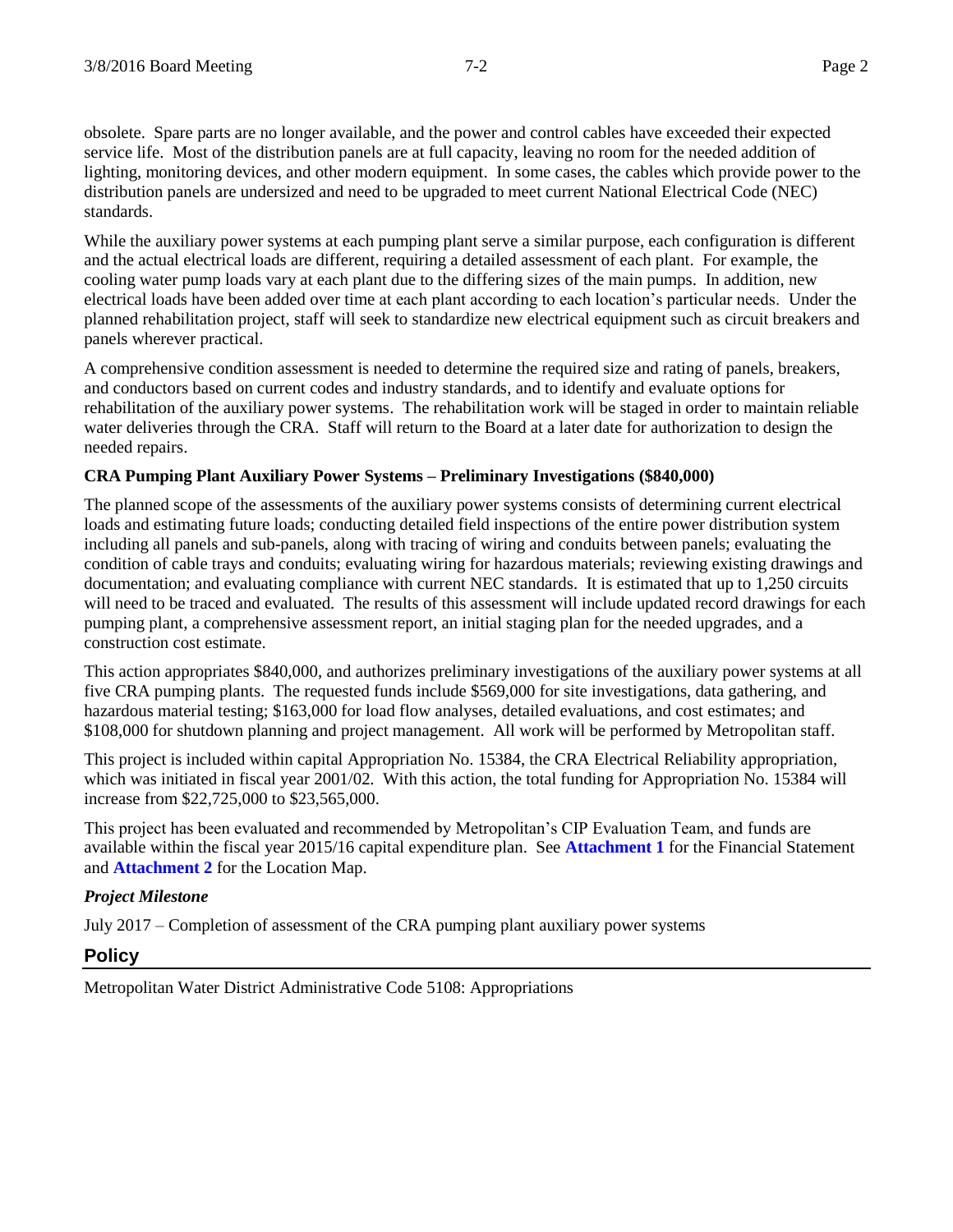# **California Environmental Quality Act (CEQA)**

### **CEQA determination for Option #1:**

The proposed action is categorically exempt under the provisions of CEQA and the State CEQA Guidelines. The proposed action consists of basic data collection and resource evaluation activities, which do not result in a serious or major disturbance to an environmental resource. This may be strictly for information gathering purposes, or as part of a study leading to an action which a public agency has not yet approved, adopted, or funded. Accordingly, the proposed action qualifies as a Class 6 Categorical Exemption (Section 15306 of the State CEQA Guidelines).

The CEQA determination is: Determine that pursuant to CEQA, the proposed action qualifies under a Categorical Exemption (Class 6, Section 15306 of the State CEQA Guidelines).

### **CEQA determination for Option #2:**

None required

## **Board Options**

### **Option #1**

Adopt the CEQA determination that the proposed action is categorically exempt, and

- a. Appropriate \$840,000; and
- b. Authorize preliminary investigations to rehabilitate the auxiliary power systems at the Colorado River Aqueduct pumping plants.

**Fiscal Impact:** \$840,000 of capital funds under Approp. No. 15384

**Business Analysis:** This option will enhance reliability of the CRA and enhance worker safety.

#### **Option #2**

Do not proceed with the investigations at this time.

#### **Fiscal Impact:** None

**Business Analysis:** This option would forgo an opportunity to enhance reliability of CRA deliveries, and to reduce the risk of unplanned outages of the pumping plants.

### **Staff Recommendation**

Option #1

2/17/2016 *Date*

*Gordon Johnson Manager/Chief Engineer Engineering Services*

2/23/2016 *Jeffrey Kightlinger General Manager Date*

**Attachment 1 – Financial Statement Attachment 2 – Location Map**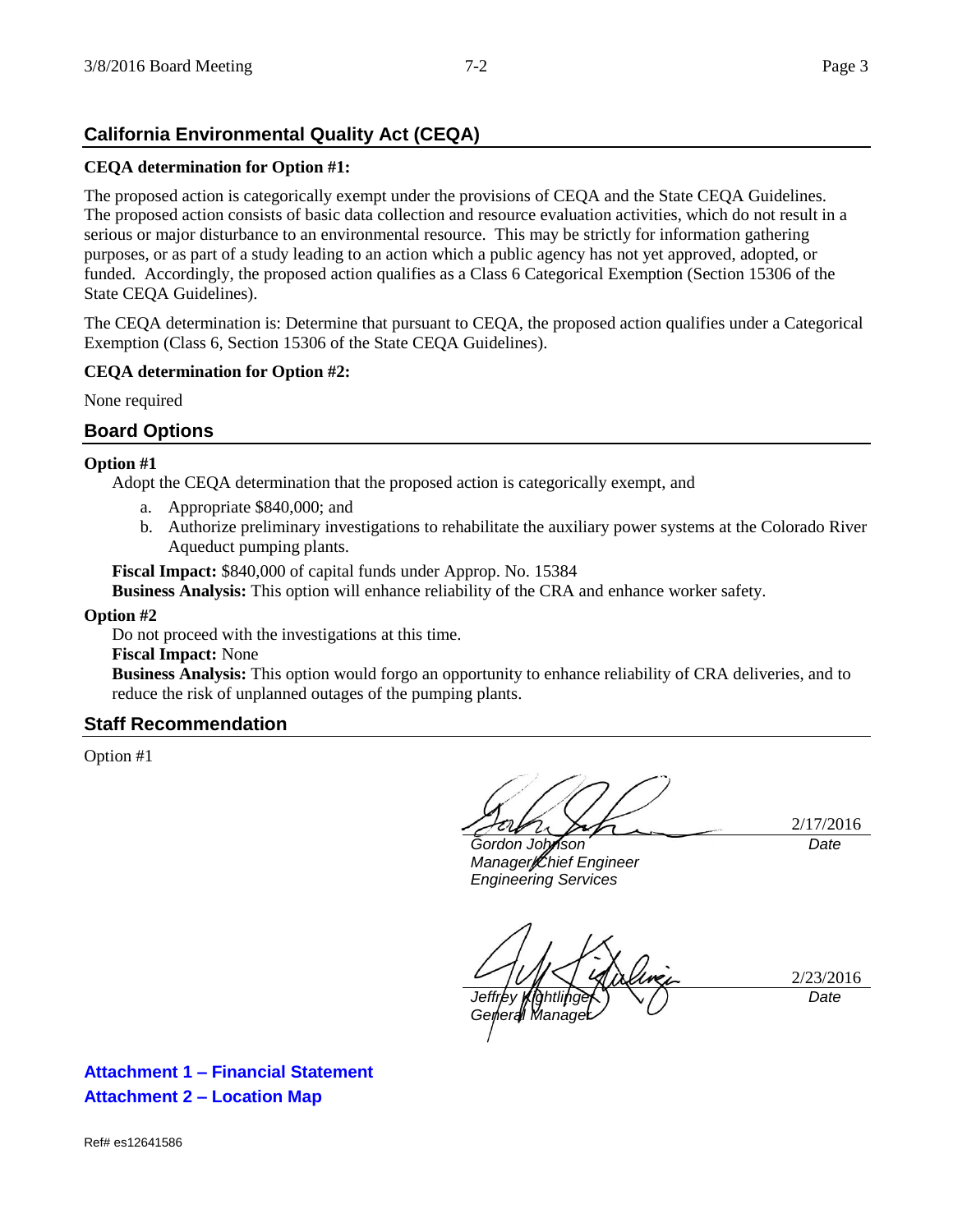# **Financial Statement for CRA Electrical Reliability Appropriation**

A breakdown of Board Action No. 10 for Appropriation No. 15384 for preliminary investigations of the auxiliary power systems at the Colorado River Aqueduct pumping plants<sup>1</sup> is as follows:

|                                        | <b>Previous Total</b><br>Appropriated<br>Amount<br>(Feb. 2015) | <b>Current Board</b><br><b>Action No. 10</b><br>(Mar. 2016) |         | <b>New Total</b><br>Appropriated<br>Amount |            |
|----------------------------------------|----------------------------------------------------------------|-------------------------------------------------------------|---------|--------------------------------------------|------------|
| Labor                                  |                                                                |                                                             |         |                                            |            |
| Studies & Investigations               | \$<br>671,000                                                  | \$                                                          | 725,000 | \$                                         | 1,396,000  |
| Final Design                           | 2,149,700                                                      |                                                             |         |                                            | 2,149,700  |
| Owner Costs (Program mgmt.)            | 1,784,100                                                      |                                                             | 108,000 |                                            | 1,892,100  |
| Submittals Review & Record Drwgs       | 24,000                                                         |                                                             |         |                                            | 24,000     |
| Construction Inspection & Support      | 1,930,500                                                      |                                                             |         |                                            | 1,930,500  |
| <b>Metropolitan Force Construction</b> | 2,382,500                                                      |                                                             |         |                                            | 2,382,500  |
| Materials & Supplies                   | 691,000                                                        |                                                             |         |                                            | 691,000    |
| <b>Incidental Expenses</b>             | 109,300                                                        |                                                             | 3,000   |                                            | 112,300    |
| Professional/Technical Services        | 473,000                                                        |                                                             |         |                                            | 473,000    |
| Hazardous materials testing            |                                                                |                                                             | 4,000   |                                            | 4,000      |
| Equipment Use                          | 29,000                                                         |                                                             |         |                                            | 29,000     |
| Contracts                              | 11,111,000                                                     |                                                             |         |                                            | 11,111,000 |
| <b>Remaining Budget</b>                | 1,369,900                                                      |                                                             |         |                                            | 1,369,900  |
| <b>Total</b>                           | \$<br>22,725,000                                               | \$                                                          | 840,000 | \$                                         | 23,565,000 |

## **Funding Request**

| <b>Appropriation Name:</b>                  | <b>CRA Electrical Reliability</b>                             |                                                |                  |  |  |
|---------------------------------------------|---------------------------------------------------------------|------------------------------------------------|------------------|--|--|
| <b>Source of Funds:</b>                     | Revenue Bonds, Replacement and Refurbishment or General Funds |                                                |                  |  |  |
| <b>Appropriation No.:</b>                   | 15384                                                         | <b>Board Action No.:</b>                       | 10               |  |  |
| <b>Requested Amount:</b>                    | 840,000<br>\$                                                 | <b>Budget Page No.:</b>                        | 278              |  |  |
| <b>Total Appropriated</b><br><b>Amount:</b> | 23,565,000<br>Œ                                               | <b>Total Appropriation</b><br><b>Estimate:</b> | 44,500,000<br>-S |  |  |

 $<sup>1</sup>$  This action is the initial appropriation for rehabilitation of the Colorado River Aqueduct auxiliary power systems.</sup>